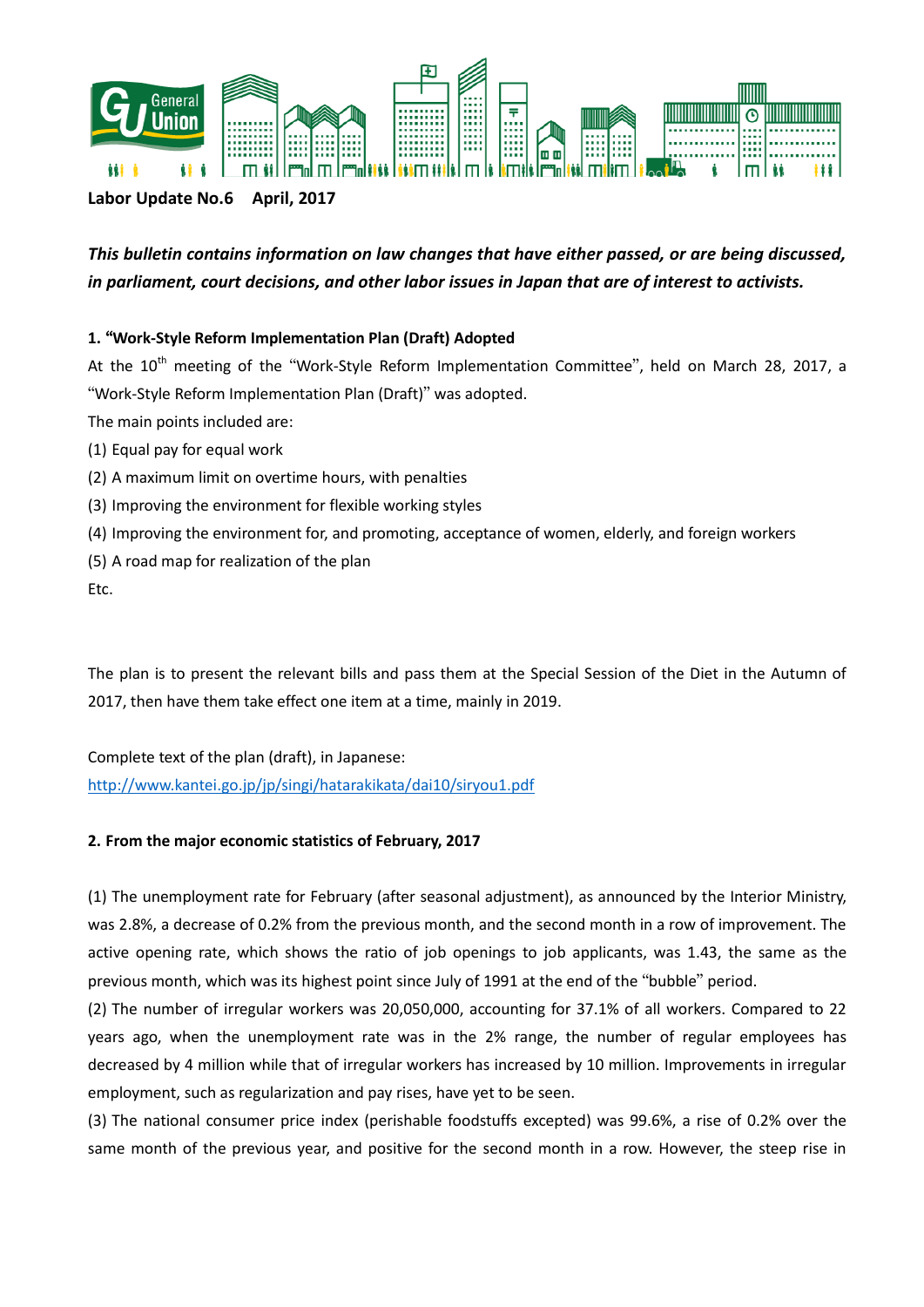energy prices was conspicuous: by item, the price of kerosene went up by 29.8%, that of gasoline by 15.8%, etc.

(4) There was also a noticeable decline in consumption due to rising prices. According to the Interior Ministry, consumer expenditure per household in February decreased by 3.8% in real terms (not including changes in prices) compared to the same month of the previous year. Gasoline expenditures and automobile purchases decreased, so that "transportation and communications" went down by 7.4%. Although the Ministry concluded that the previous year's being a leap year, with one more day in February, did have some influence, its basic assessment of consumption posited that "weak movements were seen".

# 3. "Bill to Amend Parts of the Local Government Act, Etc.": the current state of deliberations and the Government's prospects for implementation

The "Bill to Amend Parts of the Local Government Act, Etc." , mentioned in Labor Update no. 4, was submitted to the Diet by the Government on March 10, 2017, but as of April 7, 2017, it has still not entered deliberation, and an outlook for implementation has not been announced. The Government is seeking to have the bill pass the Diet within this session (which lasts until June 18), and come into effect on April 1, 2022.

About the bill (in Japanese): [http://www.soumu.go.jp/menu\\_hourei/k\\_houan.html](http://www.soumu.go.jp/menu_hourei/k_houan.html)

Once deliberations start, the current state of deliberations can be seen on the House of Representatives General Affairs Committee website below (in Japanese):

[http://www.shugiin.go.jp/internet/itdb\\_rchome.nsf/html/rchome/News/soumu193.htm](http://www.shugiin.go.jp/internet/itdb_rchome.nsf/html/rchome/News/soumu193.htm)

## **4. Outsource some of the duties of Labor Standards Inspectors, including confirmation of 3-6 Agreements\*, to licensed social insurance consultants: Promotion Council for Regulatory Reform**

A further report on the private outsourcing of some duties of Labor Standards Inspectors that was mentioned in Labor Update no. 4.

At a meeting of this Council's task force, held on April 6, the opinions of this Council came into conflict with those of the Health, Welfare and Labor Ministry over the role of the Inspectors.

The Council made the argument that, in order to compensate for the shortage of Labor Standards Inspectors, some part of the duties of Inspectors who regularly supervise workplaces should be entrusted to licensed social insurance consultants. They claimed that "Such tasks as confirming whether an agreement on overtime work (3-6 Agreement) has been concluded or not are possible for a social insurance consultant".

The Ministry responded by arguing that "Even if this task appears to be simply checking documents, there is a